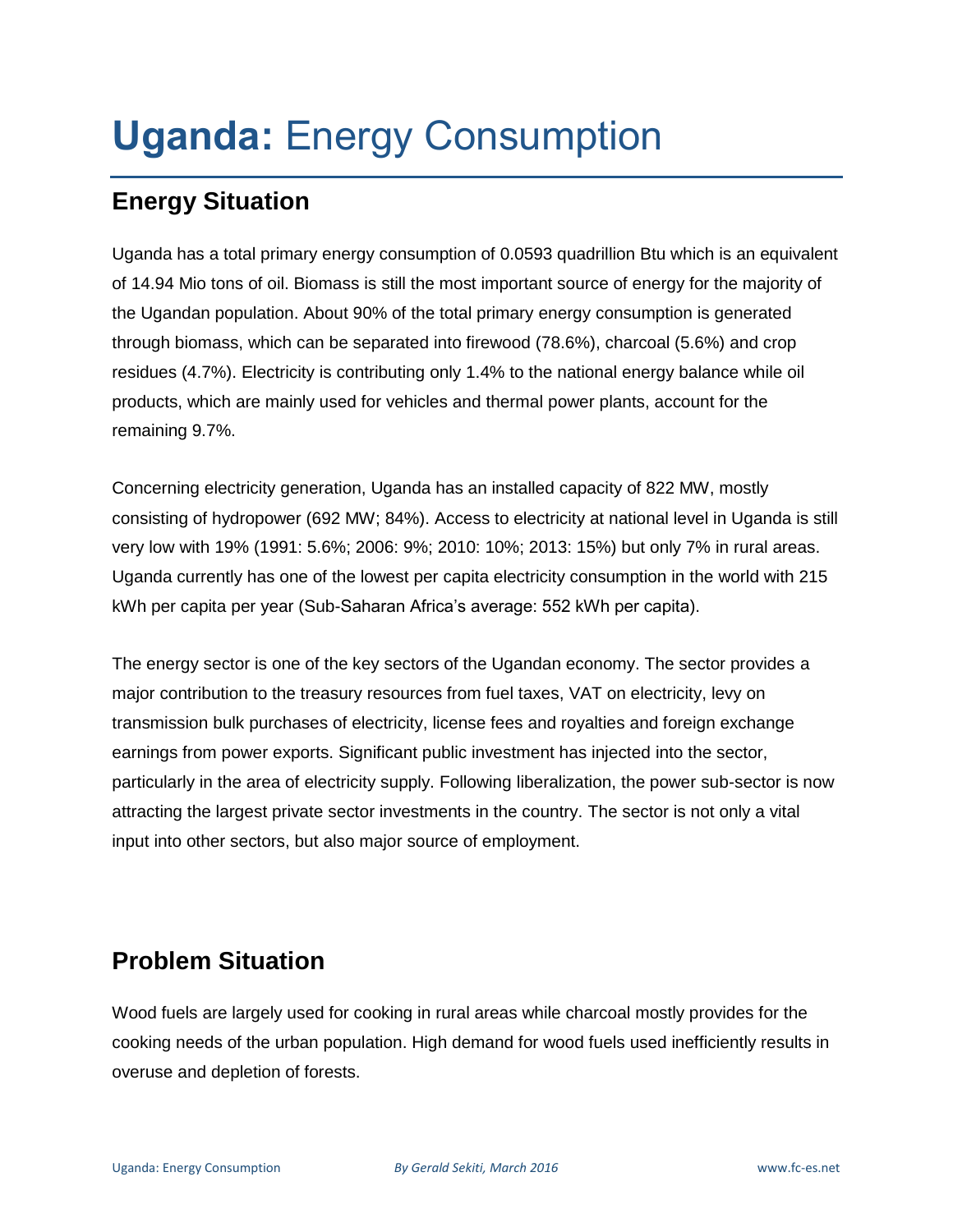In 2012, 14.1% of Uganda's land area was covered with forest. The land available is becoming scarce and households prefer to use the land for food crops rather than planting trees. Since 1990, the forested area decreased from 49,240 km² down to 29,880 km². This means that from 1990 until 2012 more than 19,360 km², equaling 39 % of the existing forest disappeared. Currently about 90,000 hectares (equals 900 km²) of forest cover are lost annually, which leads to fuel wood scarcity in rural areas and increasing price levels of charcoal and fuel wood.

Between 2005 and 2008 the charcoal price rose at an enormous nominal rate of 14% per year. In addition, illegal cutting of trees increased. The production of charcoal is carried out under primitive conditions with an extremely low efficiency at 10 to 12% on weight-out to weigh-in basis and an efficiency rate on calorific value basis at 22%. At the same time, households use biomass in a very inefficient way as the three-stone fire is still widely spread. Urban and rural households are facing increasing energy costs or spend more time collecting firewood.

Furthermore, the traditional use of firewood is responsible for high indoor air pollution levels, thus causing respiratory diseases that affect women and children in particular. Moreover, the latter spend many hours and travel long distances to collect fuel wood. This deprives women of valuable time to engage in income generating activities and children to go to school and study.

A total of 93% of rural households without access to electricity are currently using traditional lighting technologies such as candles or kerosene lamps that give poor quality lighting, emit noxious fumes and present hazards in terms of fires or burns (in particular for small children). More so, the majority of social institutions like schools and health centres in rural areas, do not have access to electricity, which leads to inferior health and education services in comparison to electrified institutions. Lack of access to electricity also severely constrains the economic development of rural areas of Uganda, preventing the establishment of businesses that require electric power or forcing companies to buy diesel or petrol generators that are costly to operate and negatively impact the environment.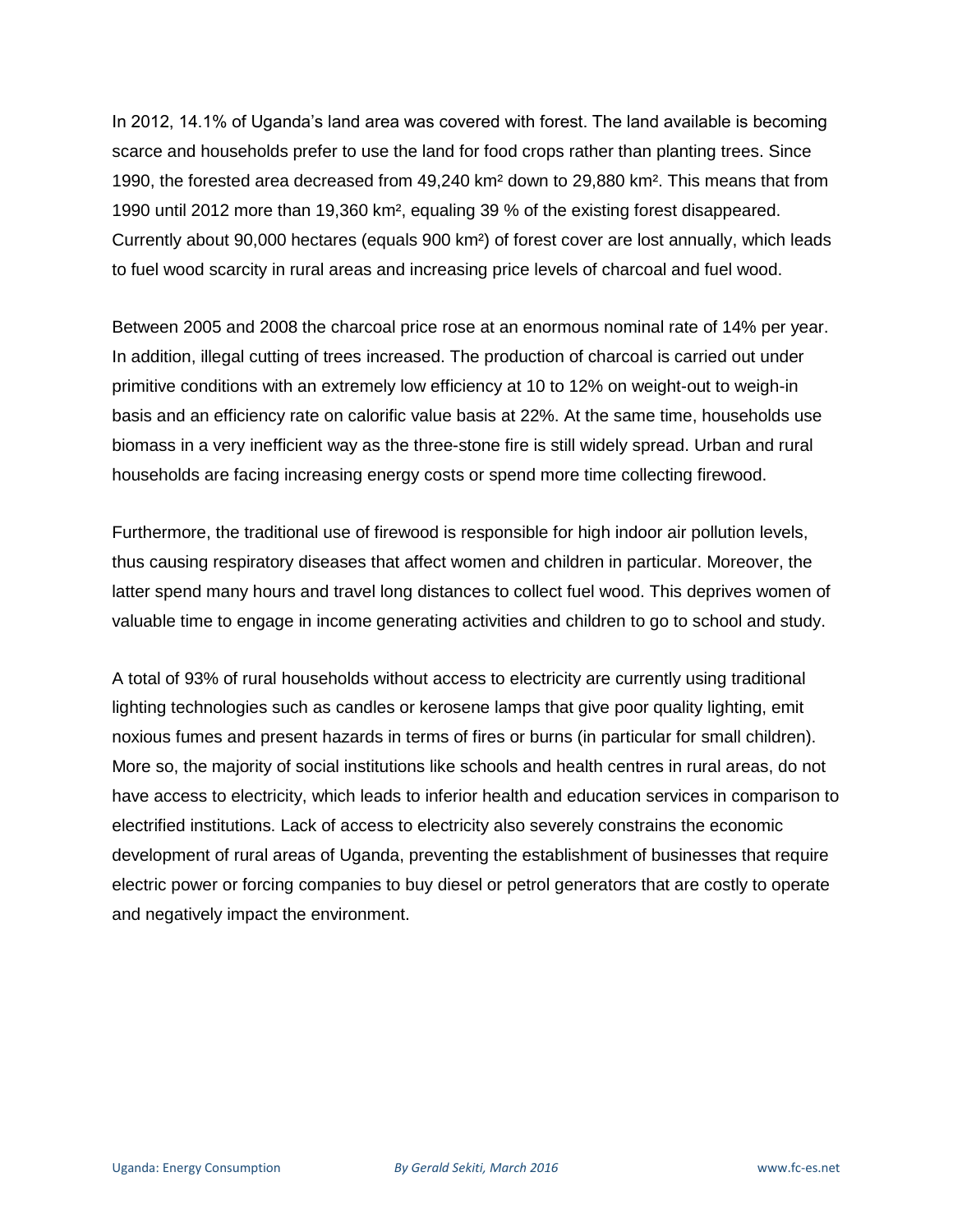# **Energy Resources**

Uganda is richly endowed with abundant energy resources, which are fairly distributed throughout the country. These include hydropower, biomass, solar, geothermal, peat and fossil fuels. The energy resource potential of the country includes an estimated 2,000 MW of hydro power, 450 MW of geothermal, 1,650 MW of biomass cogeneration, 460 million tons of biomass standing stock with a sustainable annual yield of 50 million tons, an average of 5.1 kWh/m2 of solar energy, and about 250 Mtoe of peat (800 MW). In addition, petroleum in an estimated amount of 6.5 billion barrels, of which 1.4 billion barrels are recoverable, was discovered in the western part of the country and exploitation is underway. The overall renewable energy power generation potential is estimated to be 5,300 MW with an expected rise.

#### **Biomass**

Biomass is the predominant type of energy used in Uganda, accounting for 94% of the total energy consumption in the country. Charcoal is mainly used in the urban areas while firewood, agro-residues and wood wastes are widely used in the rural areas. Firewood is used mainly on three-stone fires in rural households and in food preparation by commercial vendors in urban areas.

Only about 10% of all households use efficient stoves. The same applies to the burning of farm residues. Firewood in some institutions like schools and hospitals is however used on improved stoves. Charcoal is mainly used on a metallic stove traditionally known as a 'sigiri' though the use of the clay sigiri is picking up.

For the conversion of firewood into charcoal, earth mounds and pits are used as charcoal kilns. These have a wood conversion efficiency of 10 to 12% on weight-out to weight-in basis. This implies that about 9kg of wood are needed to produce 1kg of charcoal, which translates into 22% efficiency on an energy-output to energy-input basis. Introducing improved technologies may increase efficiency to achieve 3 to 4kg of wood per kg of charcoal, which corresponds to 50% to 60% efficiency respectively on an energy basis.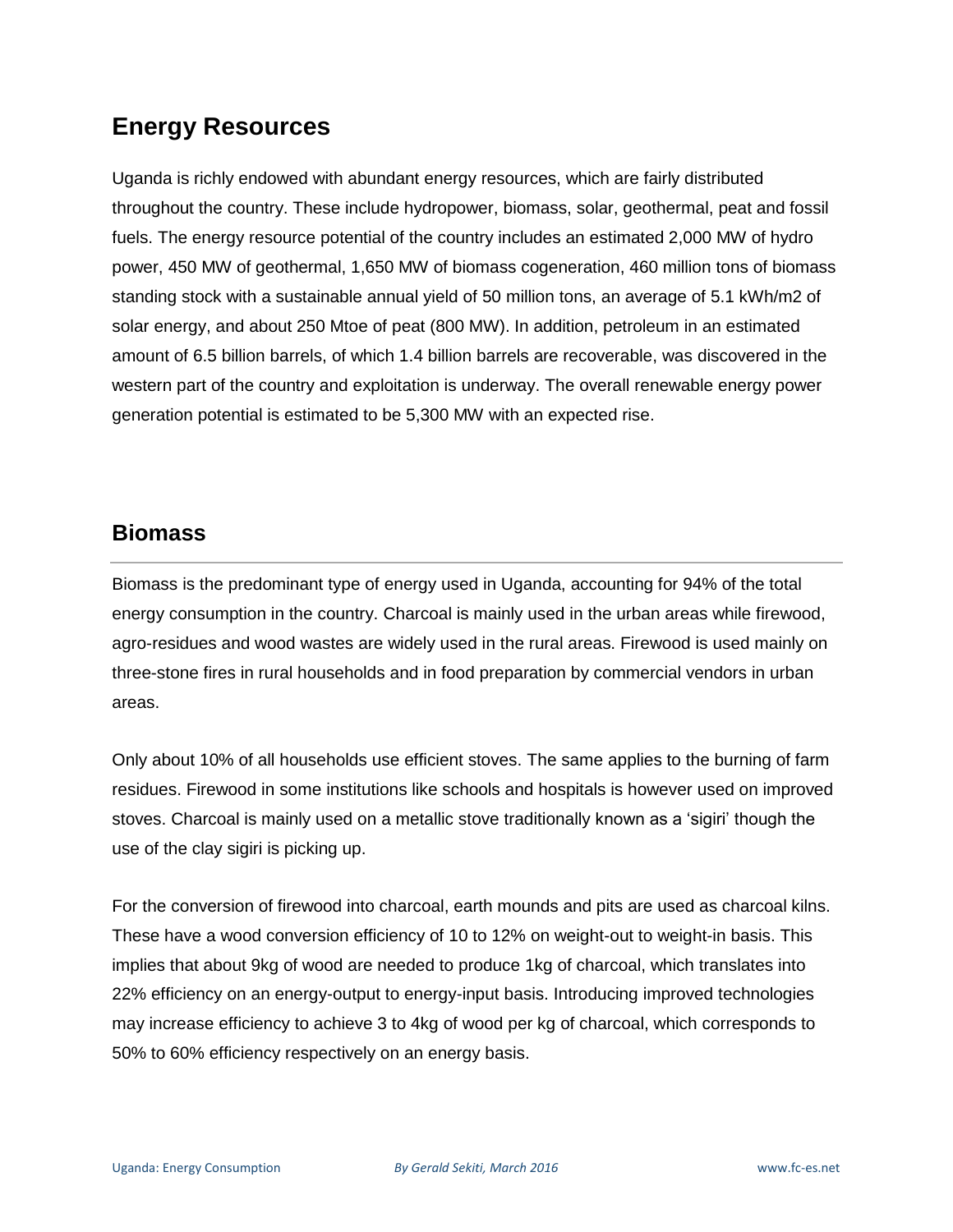Efforts to train charcoal burners have mainly been unsuccessful as most of them do it on an individual basis. Like in most African countries, research, development and dissemination of efficient and modern biomass technologies are not yet at the desired level.

#### **Biomass stoves: Best practice case study**

Against the background of high deforestation rates and firewood scarcity in Uganda, the Ministry of Energy and Mineral Development, with the support of the German Agency for International Cooperation (GIZ) through the Energy Advisory Project (EAP), partnered with NGOs and the private sector to promote the improved *Rocket Lorena Stoves* for households and institutions. The rocket stoves for households have been modified to fit the socio-economic setting of the poor by using locally available materials that can be obtained cheaply or at no cost. More information on the strategy, has been successfully used to disseminate over 175,000 *Rocket Lorena stoves* in Bushenyi and Rakai districts in Uganda since 2005.

#### **Hydropower**

The electricity supply system in Uganda was developed during the 1950s and 1960s with the construction of the Owen Falls Hydropower Station (later renamed Nalubale Power Station) with 10 generators and a total installed capacity of 150 MW. Later the power station was refurbished and upgraded to 180 MW and a new power station, Kiira, was constructed with a capacity of 200 MW.

The private companies Kilembe Mines Ltd, Tronder Power and Kasese Cobalt Co. Ltd have their own smaller hydropower plants Mubuku I with 5.4 MW, Mobuku II with 14 MW and Mobuku III with 10.5 MW. The stations were initially built to supply their own industrial activity, but due to the interruption in the copper and cobalt production activities, the companies entered into a contract with the UETCL in 2003 to sell power to the grid.

Other power stations are the Kanungu Power Station of Eco Power with 6.4 MW, and Mpanga Power Station of Africa Energy Management Systems with 18 MW. Three other small hydro power stations Kuluva (120 kW), Kagando (60 kW) and Kisiizi (300 kW) supply electricity to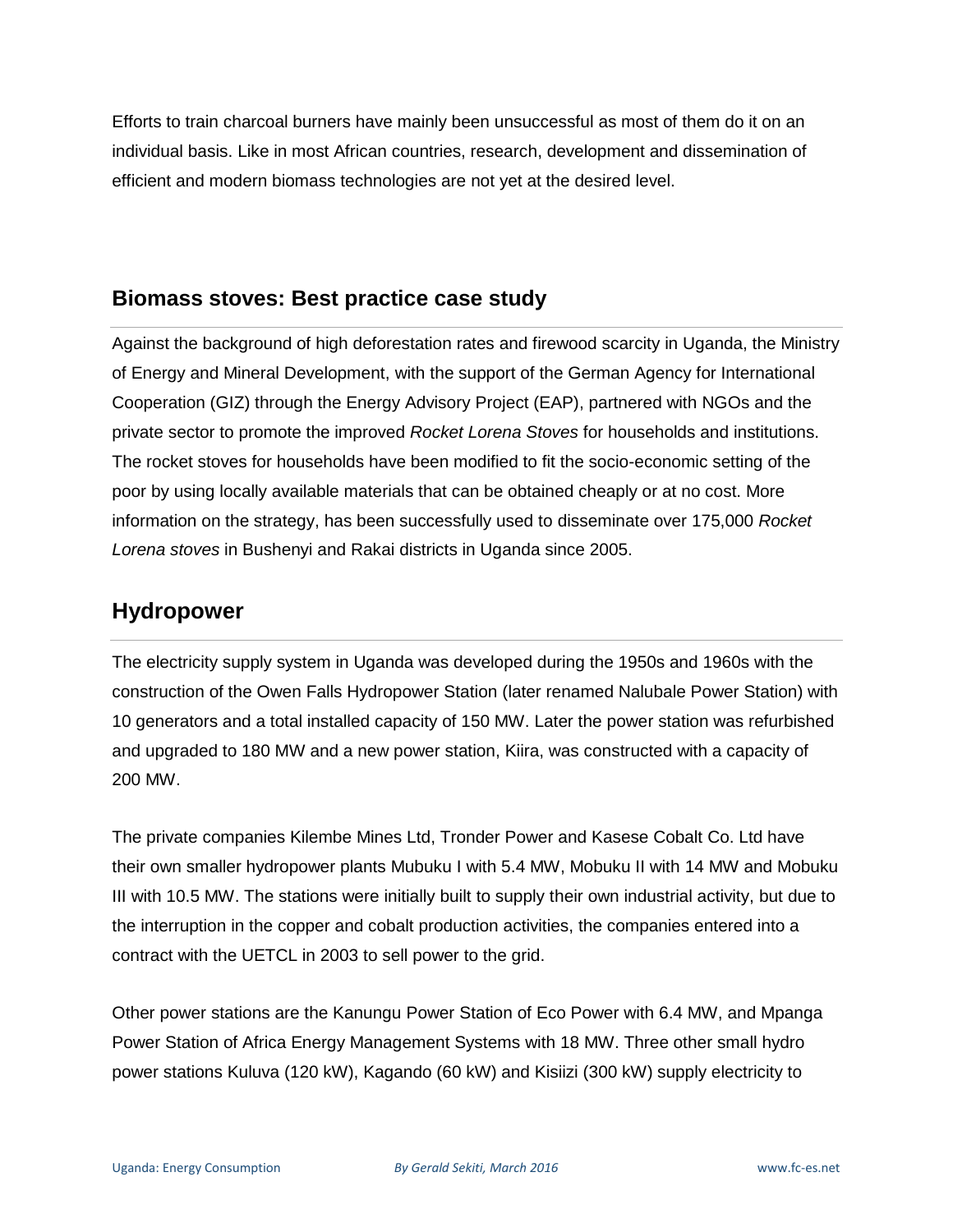isolated hospital grids. The German Agency for International Cooperation (GIZ) set up small hydro power plants in Bwindi (64 kW) and Suam (40 kW).

Uganda's total installed capacity is 822MW, generated primarily from Owen Falls Hydropower Station at Jinja in the South-Eastern part of Uganda. However, during droughts (like in 2009), only around half of the installed capacity could be used as a result of the low water level of Lake Victoria. Contributing to electricity supply problems is the fact that growth in demand for electricity has not been matched with new generation capacity. To alleviate this problem, the government has procured emergency thermal generators. A new hydro facility was developed at Bujagali, and has been operational since February 2012. The installation capacity is 250 MW. Before Bujagali became operational, 150 MW thermal capacities had been added in order to bridge the gap until the beginning of 2012.

## **Solar energy**

The level of solar energy utilization in Uganda is still very low. The use of solar PV began in the early 1980s mainly driven by donor-funded programmes for lighting and vaccine refrigeration in health centers. Later the Uganda Railways Cooperation, a government parastatal, installed 35kW at 29 locations for communications and signaling. The Uganda Post and Telecommunications Cooperation also installed 30kW at 35 remote telecommunication sites throughout the country.

In 2001, the Government launched the Rural Electrification Strategy and Plan (RESP) for the years of 2001 to 2010. It expired in 2012 due to delayed implementation. Among others, the RESP was supposed to increase the use of solar PV in rural areas. Unfortunately the RESP for 2001-2010 did not meet expectations. The plan anticipated rural electricity access to grow from the then-estimated 1% percent in rural population access to 10%. However the actual result was an increase of rural access by less than 5% percent. The RESP also had a target of 80,000 PV systems by 2012 but in the end only 7,000 systems were installed. Following this, the Electrification Strategy and Plan 2013-2022 was published.

As part of the rural electrification program, Energy for Rural Transformation (ERT I), supported by the World Bank, is implementing PVTMA, a sales-based performance subsidy scheme that also provides business development support to private PV dealers, which is expected to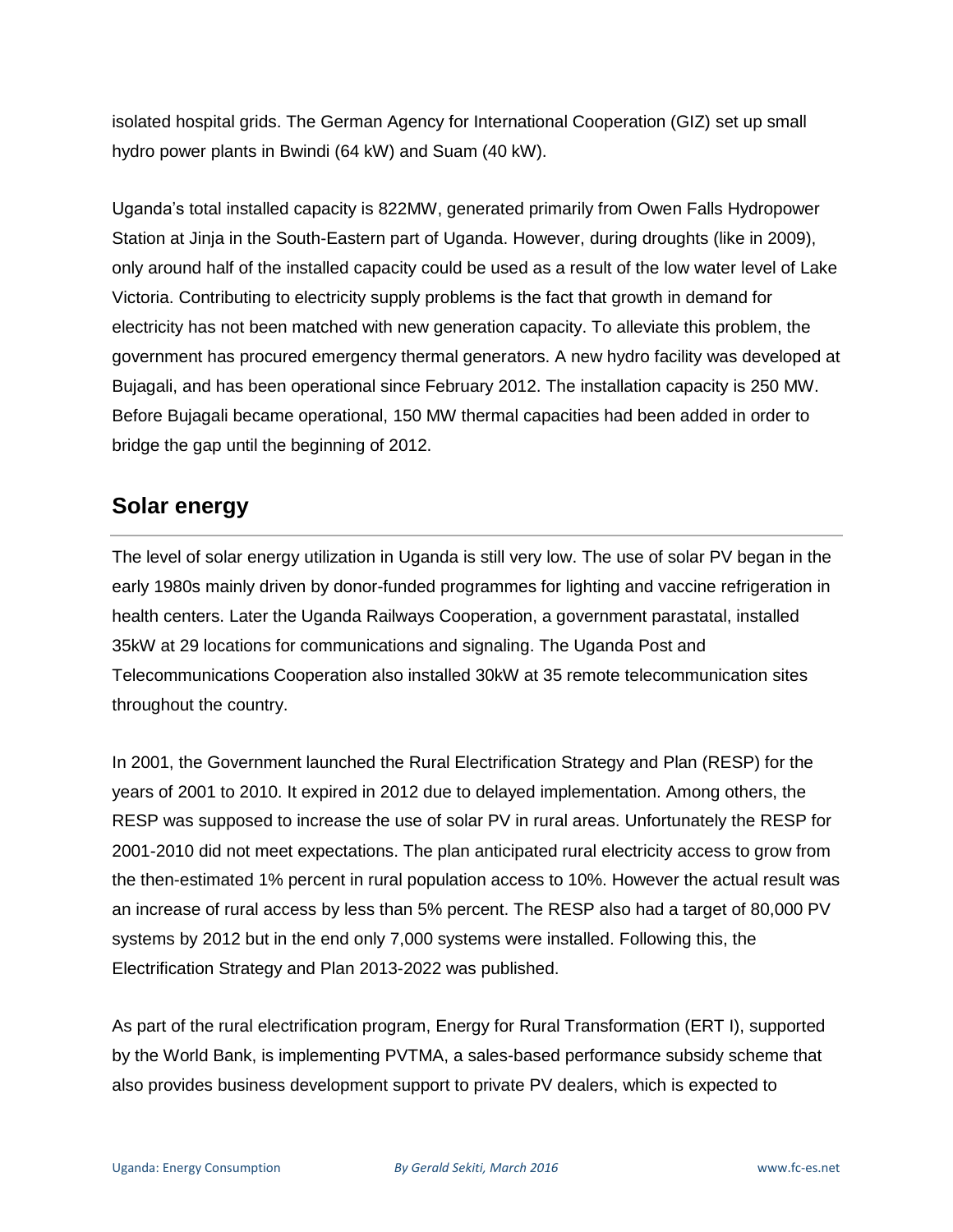increase PV sales. Under the same programme, the Ministries of Health, Education, Water and the Uganda Communications Commission have procured PV systems to meet their sectors' electricity needs.

The Ministry of Health planned for 568 PV systems for health centers under ERT Phase I. Finally 79 Solar DC vaccine fridges were supplied to Health Centers (HC); 261 staff houses received stand-alone solar PV energy packages for lighting and operation of radio and TV/VCR; and 220 medical buildings received 17 stand-alone solar PV energy packages. The Ministry of Education planned for 458 solar systems for 129 post-primary institutions in 10 districts. By the end of the ERT I, 94 of the 129 institutions had been electrified.

After ERT I, the second phase of Energy for Rural Transformation (ERT II) project was initiated. Its focus is to increase access to energy, Information and Communication Technology (ICTs) in rural Uganda. There are three components to the project, which are: rural energy infrastructure, the ICT and energy development in terms of cross sectoral links and impact monitoring. The project has been running from 6th of April 2009 and set to end by 30th June 2016 and will cost about 105 million USD.

#### **Geothermal energy**

The exploration for geothermal resources in Uganda is still at the reconnaissance and exploration stage. Reconnaissance surveys on Ugandan hot springs started in 1921 by the geological survey of Uganda and the first results were published by Wayland (1935). In 1973, as a result of the oil crisis, an attempt was made to initiate a geothermal project with United Nations support, but this did not materialize due to the political turmoil in the country at the time.

Geothermal energy resources in Uganda are estimated at 450 MW. Exploration for geothermal energy has been in progress since 1993. So far, three potential areas all situated in western Uganda, in the western branch of the East African Rift Valley were identified for detailed exploration. The three potential areas are Katwe-Kikorongo, Buranga and Kibiro. Based on recent assessments, they have all been ranked as potential targets for geothermal development. The current study results indicate that the temperature level varies between 150°C and 200°C which is sufficient for electricity generation and for direct use in industry and agriculture. The rest of the geothermal areas of Uganda are at a preliminary level of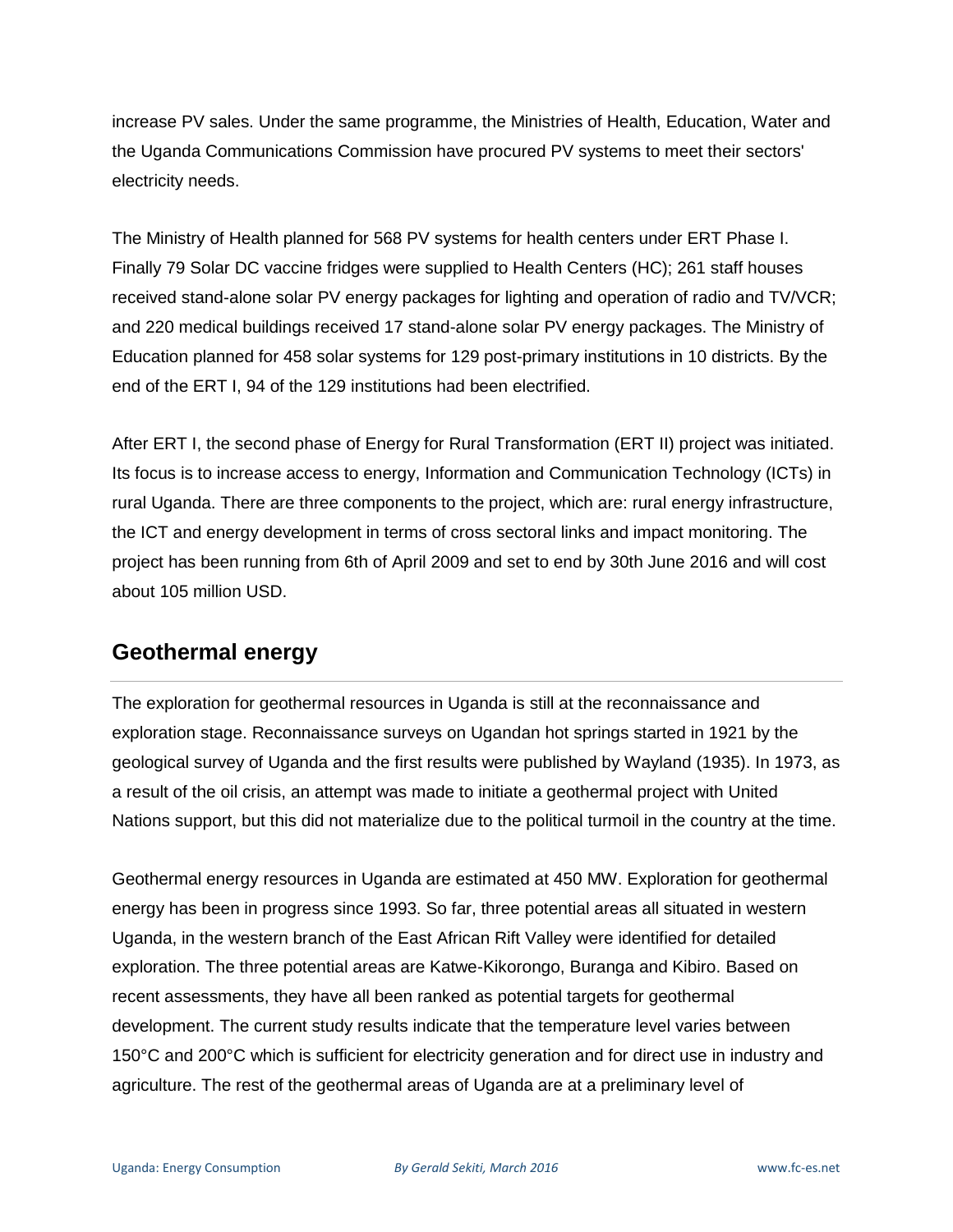investigation and results will soon be available as basis for their prioritization for detailed surface exploration.

## **Cogeneration**

Currently there is a capacity of 29.7 MW in two cogeneration plants installed, which both run with bagasse as fuel. There is a considerable potential of cogeneration in the sugar processing industry as well as textile manufactures, beer industry, cement industries and foods and beverages industry. The potential in the sugar industry alone is currently estimated to be over 100 MW while for other industries it could be over 50 MW. Cogeneration contributes to power generation as well as to the goal of energy efficiency.

## **Fossil fuels**

The annual consumption of petroleum products was 1.4 billion litres in 2012, which has since been steadily increasing. The average annual growth of petroleum consumption is about 7%. The composition is as follows: Petrol (41.1%), Kerosene (6.1%), and diesel products (52.8%). Uganda imports all its petroleum products from overseas since there is no local production yet. However, oil was detected in six sedimentary basins in Uganda, the most prospective being the Albertine Graben covering 23,000 km2 in the Western Rift Valley along Uganda's Border with the Democratic Republic of Congo.

Currently the amount of oil discovered is about 6.5 billion barrels of which 1.4 billion barrels are recoverable. But it has to be noted that the numbers change every now and then, suiting to the political situation or new research projects. This discovery is placing Uganda among the foremost African oil producers. So far over 1.5 billion US\$ has been invested in seismic and drilling of wells. By international standards, the cost of finding a barrel of oil has been very low in Uganda.